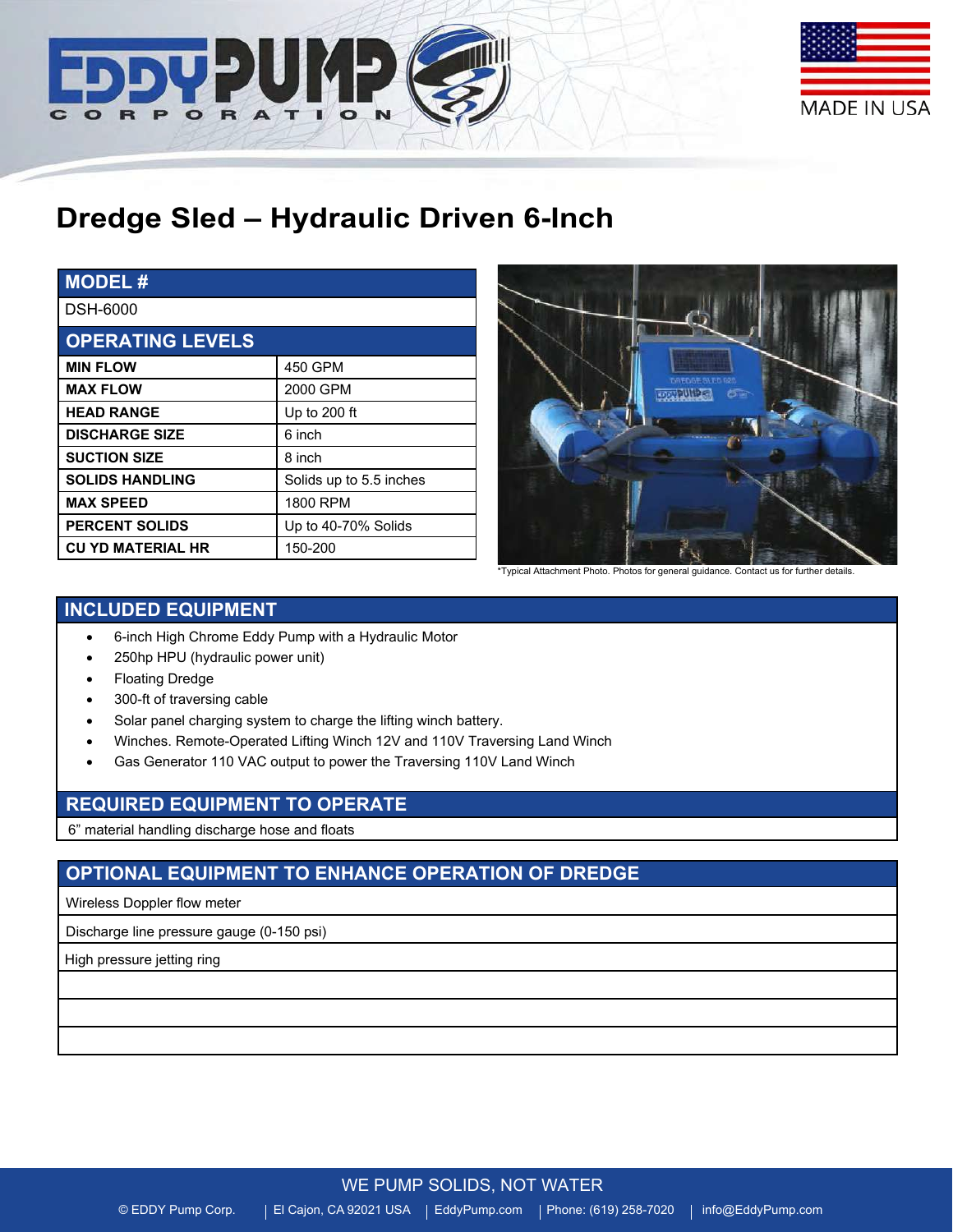





**EDDY Pump industrial Dredge Sleds** are non-clog pumps designed for high solids industrial pumping applications. Our patented pump technology outperforms all centrifugal, vortex and positive displacement pumps in a variety of the most difficult pumping applications.

Available in alternative power options and pump sizes depending on your application.

#### **Applications**

- Mining (Mineral Recovery)
- Lagoon Dredging
- Sand & Agg
- Shallow Industrial Ponds
- Dams
- Fly Ash & CoalAsh

#### **Features and Benefits**

- Non-Clog, High Viscosity, High Specific Gravity, HighAbrasives, Low pH Pumping Design
- Transport 40-70% Solids
- •Ability to pump objects of upto 5.5-inches in diameter

#### **Fluid Pumped**

- Sludge
- Slurry
- Bio-Sludge
- Mine Tailings
- Minerals
- Sand Mixtures

| <b>GENERAL SPECS</b>                                                 |                |                  |
|----------------------------------------------------------------------|----------------|------------------|
| Production: 450-2500 GPM or 150-200 cubic yards of material per hour |                |                  |
| Head with 250HP hydraulic motor (12" rotor)                          | Up to 160 feet | Up to 61m        |
| Overall Weight (without pump)                                        | 4.307 lbs      | 1,953kg          |
| Overall Length                                                       | 9.8 feet       | 3 <sub>m</sub>   |
| Overall Height                                                       | 5.6 feet       | 1.7 <sub>m</sub> |
| Overall Width                                                        | $12.5$ feet    | 3.8 <sub>m</sub> |
| Depth masts max lift (above waterline, pump retracted)               | 17.4 feet      | 5.3 <sub>m</sub> |
| <b>Standard Operating Depths</b>                                     | 1.6 to 16 feet | $0.5$ to $5m$    |
|                                                                      |                |                  |
|                                                                      |                |                  |